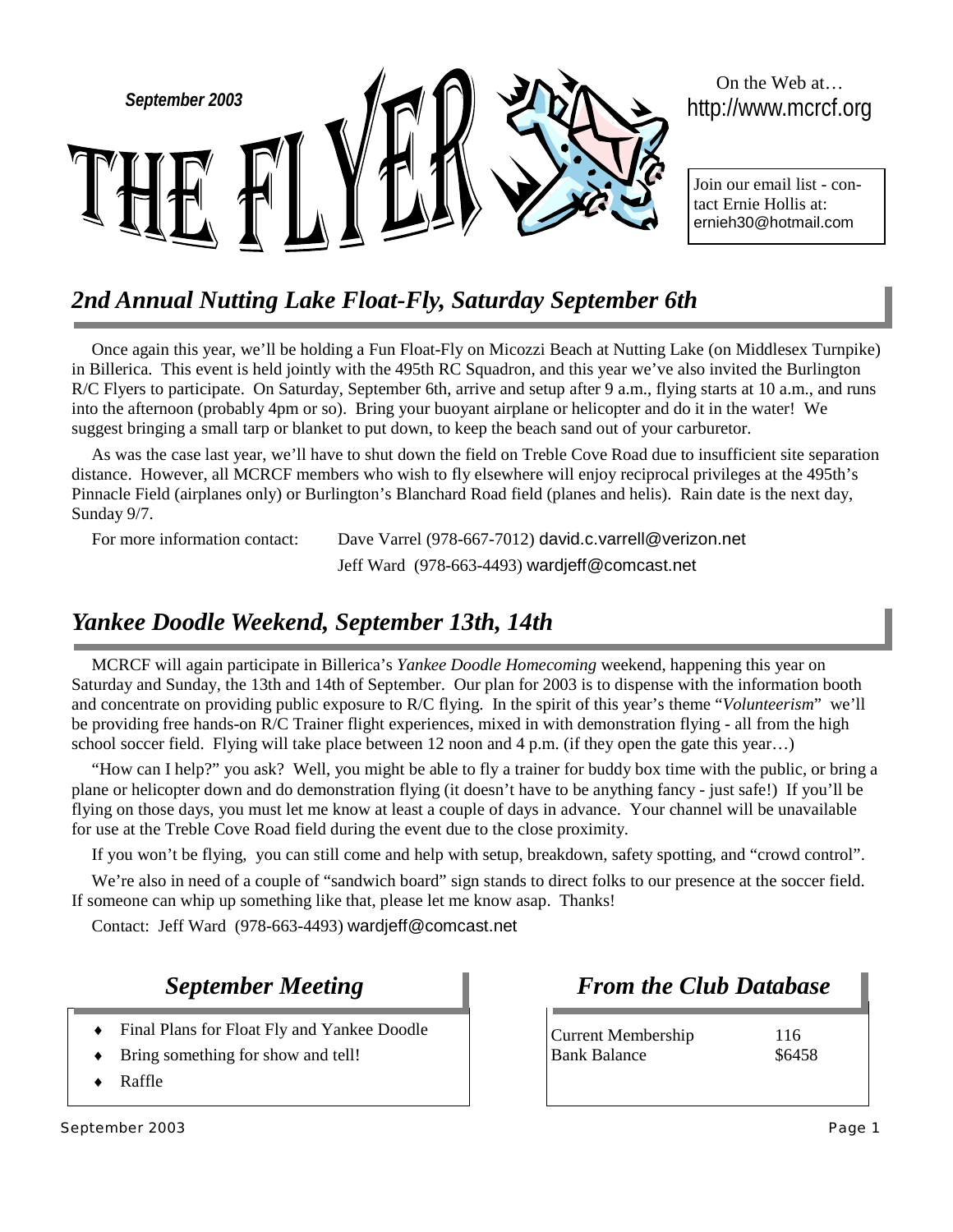# *MCRCF Community Outreach*

### **Billerica Family Fun Day**

The town of Billerica held a "Family Fun Day" event in Vietnam Veterans Park on Saturday, August 9th. I saw the notice in the paper, and contacted the organizers to get more information, since it appeared that the event would prevent any flying activity. Two of the prime movers for the event were Dee Dee Dorrington (executive director of the Billerica Chamber of Commerce) and Selectman Ellen Rawlings. I asked that they avoid using the runway for the event, and volunteered the use of our large canopy for the food preparation area. I also said that we would look into sponsoring a flying-related event for the kids. In the end, we held a "Balsa Glider Target Practice" event, letting the kids fly small gliders into a bulls-eye target on the field. We awarded many gliders as prizes, and got the chance to help a bunch of kids improve their

hand-launching skills. Plus, it gave us adults an excuse to spend the day playing with toy gliders!

Many thanks to *Dave Comeau*, *Gerry Carignan*, and *Dave Varrell* for spending the time helping with setup, breakdown, and running the contest. Thanks to *Ray Capobianco* for providing the small gliders, and to *Hobby-TownUSA of Lexington* for the discount on the Guillows gliders we gave as prizes. Special thanks to *Dave C.* for bringing the weed-whacker and making sure our area looked good! Selectman Rawlings thanked us for being a key contributor to the success of the event. Funds raised at the event are earmarked for the town's 350th Birthday celebration in 2005.



Dave and Gerry wait for the festivities to begin!

### **Tyngsborough Library Program**

Tyngsborough Public Library Children's Program director Connie Spickler stopped by at our field one evening to watch the flying, and though that R/C airplanes would make a great event for her summer reading program, especially with this year's theme: "Take Flight - Read!" in celebration of the 100th anniversary of powered flight. She got word of her interest to me, I talked with John Parisi, and we made a plan.

On August 18th, John, Gary Christiansen and I provided an information session that included the AMA's "All Because of Model Aircraft" video, a display and presentation of various types of R/C aircraft and equipment, a question and answer period, and two flight demonstrations in the parking lot. Fifty people signed up, but we probably had about 75 spectators by the time we got to the flying part. John's fleet of airplanes and helicopters gave a great idea of the variety of model types, and the crowd enjoyed the flight demonstration of electric planes. I flew my SkyScooter, but everyone was thrilled by Gary's aerobatic antics with his "IFO". The feedback was extremely positive from kids and adults alike.



If you'd like to be involved in events of these kind, please let me know so that we can contact you if and when an opportunity arises.

*Jeff W.* 



September 2003 Page 2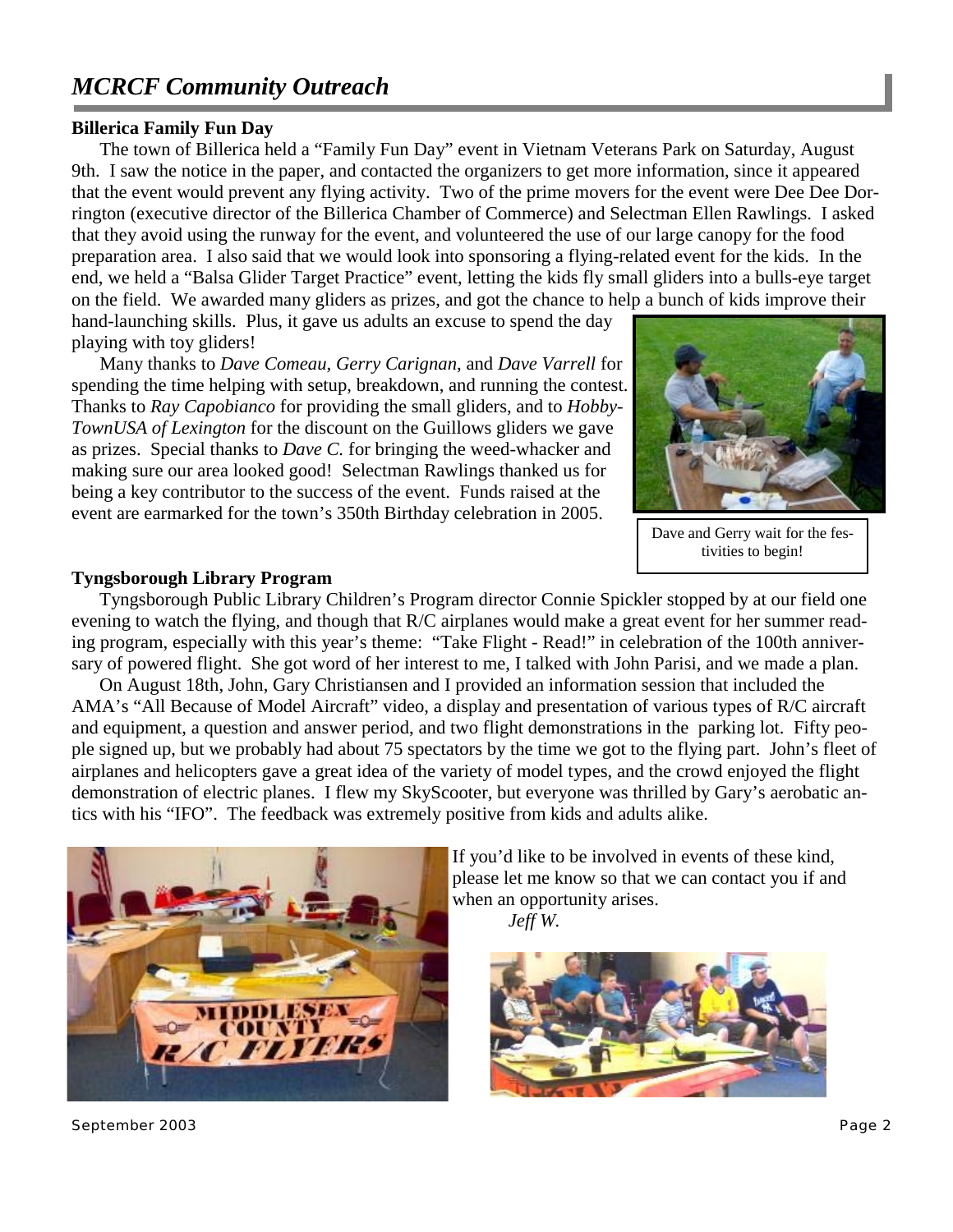## *President's Message*

What happened to the summer? It was 55 degrees Fahrenheit when I woke up this morning - what's up with that? Sigh... Well, with any luck, it won't start snowing in October this year like it did last year. I'm just not ready to put the skis back on the Kadet!

As you'll see from the articles in this newsletter, the club has been involved in various events this summer, starting with another fabulous Construction Derby in June, running through next weekend's Float-Fly and the following weekend's Yankee Doodle Homecoming. Hopefully you'll take part in these events if time allows. I hope you all have had time to do more flying than I have!

This is a great year for aviation activities, it being the 100th anniversary year of the Wright brothers first powered flight. Rhonda Michaud got her private license to fly those "bigger" airplanes this year. Rick Buccieri was lucky enough to spend a few hours at AirVenture 2003 in Oshkosh this year while he was working in the region. This past Sunday, I fulfilled a childhood dream by taking a ride in a B-17 bomber - a fabulous ride, but sobering to think of all those who flew in them and never returned.

Coming up, on September 20-21, there is an Aviation Heritage Festival at Nashua Airport (Boire Field), Nashua, NH. In December, the new Udvar-Hazy Center (of the Smithsonian National Air and Space Museum) will open at Dulles Airport.

If there are aviation related activities in the area that you think our members might be interested in, please let me know.

"See you in September" - Be safe and have fun!

*Jeff* 

### *Upcoming Flight Restrictions*

9/6, Saturday: *Nutting Lake Float Fly* (field closed 10am - 5pm)

9/10, Wednesday: *Cross Country Track Meet* (no flying 3:00 p.m. 'til end of event)

9/13, Saturday: *Yankee Doodle Homecoming* (some channels not available at the field, 11am - 5pm)

9/14, Sunday: *Yankee Doodle Homecoming* (some channels not available at the field, 11am - 5pm)

9/21, Sunday: *Horse Show* (restricted flying, 8:30am 'til end of event)

10/1, Wednesday: *Cross Country Track Meet* (no flying 3:00 p.m. 'til end of event)

10/8, Wednesday: *Cross Country Track Meet* (no flying 3:00 p.m. 'til end of event)

Fall soccer will be starting up, so keep an eye out for that too - sigh.......

## *Upcoming R/C Events*

- ♦ *Middlesex County R-C Fliers,* **2nd Annual Nutting Lake Float Fly,** Saturday September 6th (rain date 9/7) See page 1 for details.
- ♦ *Sturbridge Lawn Darts,* **Gremlin Combat,** Sunday Sept 14th, 10:00 a.m.; Sturbridge, MA For details check the calendar at RACores Web Site at www.racores.com
- ♦ *Central Mass RC Modelers,* **Scale Fly In**, 09/14/03 -Westboro, MA (A) CMRCM Scale Fly In. Site: Club Field. James Sbrogna CD, 11 Benedict Rd Worcester MA 01604 PH:508-328-5973 e-mail jasbrogna@yahoo. com . Event open to all AMA members.